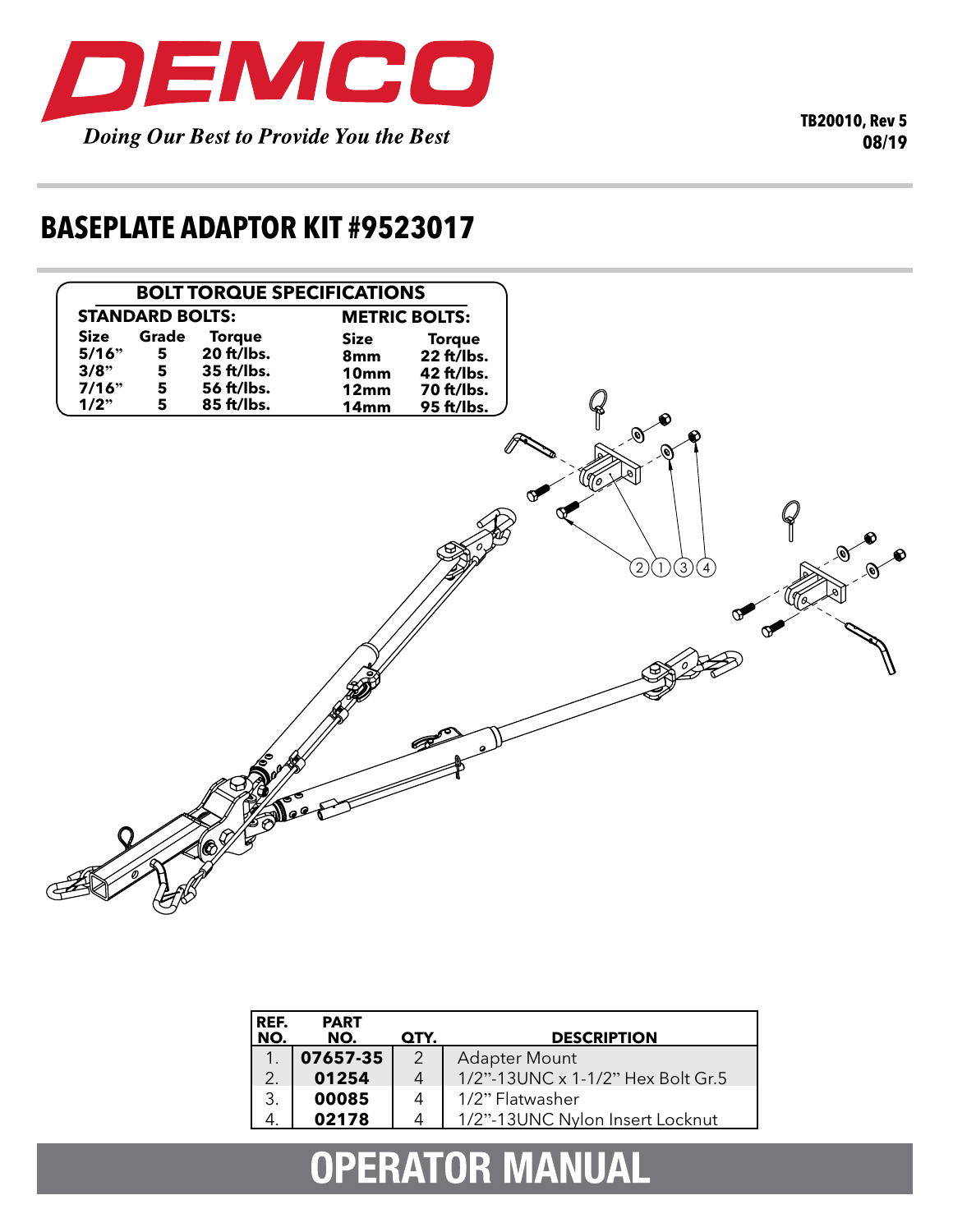#### **WARRANTY POLICY, OPERATOR MANUALS & REGISTRATION**

Go online to www.demco-products.com to review Demco warranty policies, operator manuals and register your Demco product.

### CAUTION

Safety is of utmost importance at all times. There are several items that must be checked each time before using and while using a tow bar. Before allowing anyone to hook up or operate a tow bar, be sure they have read and understand the proper operating procedure.

**DO NOT** use worn or damaged cables and/or pins.

Be sure the **SAFETY CABLES** are hooked, chassis to chassis, to both the towing and towed vehicles using the crisscross method.

Check clearance between vehicles in a turning situation.

Check base plate mounting bolts for tightness and frame for metal fatigue.

Do not load the towed vehicle with anything as you may exceed the towing capacity of the tow bar.

Keep fingers away from pivot points to prevent personal injury.

Be sure the steering components of the towed vehicle are properly aligned.

**NOTE:** This unit can be backed up in moderate increments. Any severe backwards cornering could result in damage to the Tow Bar and/or towed vehicle chassis.

**For automatic transmissions:** Consult your vehicle owners manual for towing suitability with the drive shaft connected. Otherwise, the towed vehicle will have to be equipped with a transmission pump or drive shaft disconnect.

Check to make sure that all lights are in proper working order.

**The information on towability of vehicles is reprinted with permission of MotorHome© Magazine,** and is believed to be reliable. However, **Demco does not** warrant the information to be correct. Always consult your towed vehicle owner's manual and follow towing instructions. Each year, **MotorHome© Magazine,** compiles a list of vehicles that can be towed four-down behind a motorhome with no modifications required. This guide contains only those vehicles that have been approved by their manufacturers for towing. **This list is enclosed with this manual.**

 **Caution: MotorHome© Magazine** left out any vehicles that have towing speed limits slower than 55 m.p.h., or distance limits of less than 200 miles. At a minimum, these vehicles require significant modification, such as the use of an aftermarket product, to make them towable. The availability of a **Demco Tow Bar Base Plate does not** imply that these vehicles can be modified or that there is an aftermarket product available. Refer to your vehicle owner's manual or consult your dealer to determine whether your vehicle can be modified to make it towable. Failure to observe this precaution could result in property damage or personal injury.

#### **IMPORTANT INSTALLATION ITEMS**

DEMCO products and accessories are intended to be installed by professional installers with experience, proper equipment and the ability to do modification work. Installers with these qualifications can be found in RV and Automotive Service Centers.

If the car to be towed has been in an accident, the chassis may be damaged in an area where the Base Plate attaches. It may no longer be suitable for towing. Extreme caution and careful examination are required in such a situation. It is also likely, even from a minor accident, that the hole alignment will be more difficult due to hole alignment problems.

Many DEMCO Base Plates are designed to use existing holes and hardware to mount the Base Plate to the towed vehicle. Even though the bolt is there however, do not assume it is adequate for mounting the Base Plate. Manufacturers make many changes in hardware both within and between model years. Be sure the bolt is long enough to protrude past the nut a distance no less than 1/2 the diameter of the bolt, after the Base Plate is mounted. The threads should be in good condition. **We require**  that "LOCTITE. Blue" be used on all bolts. If a new bolt is required, be sure it is SAE Grade 5 or Metric 8.8.

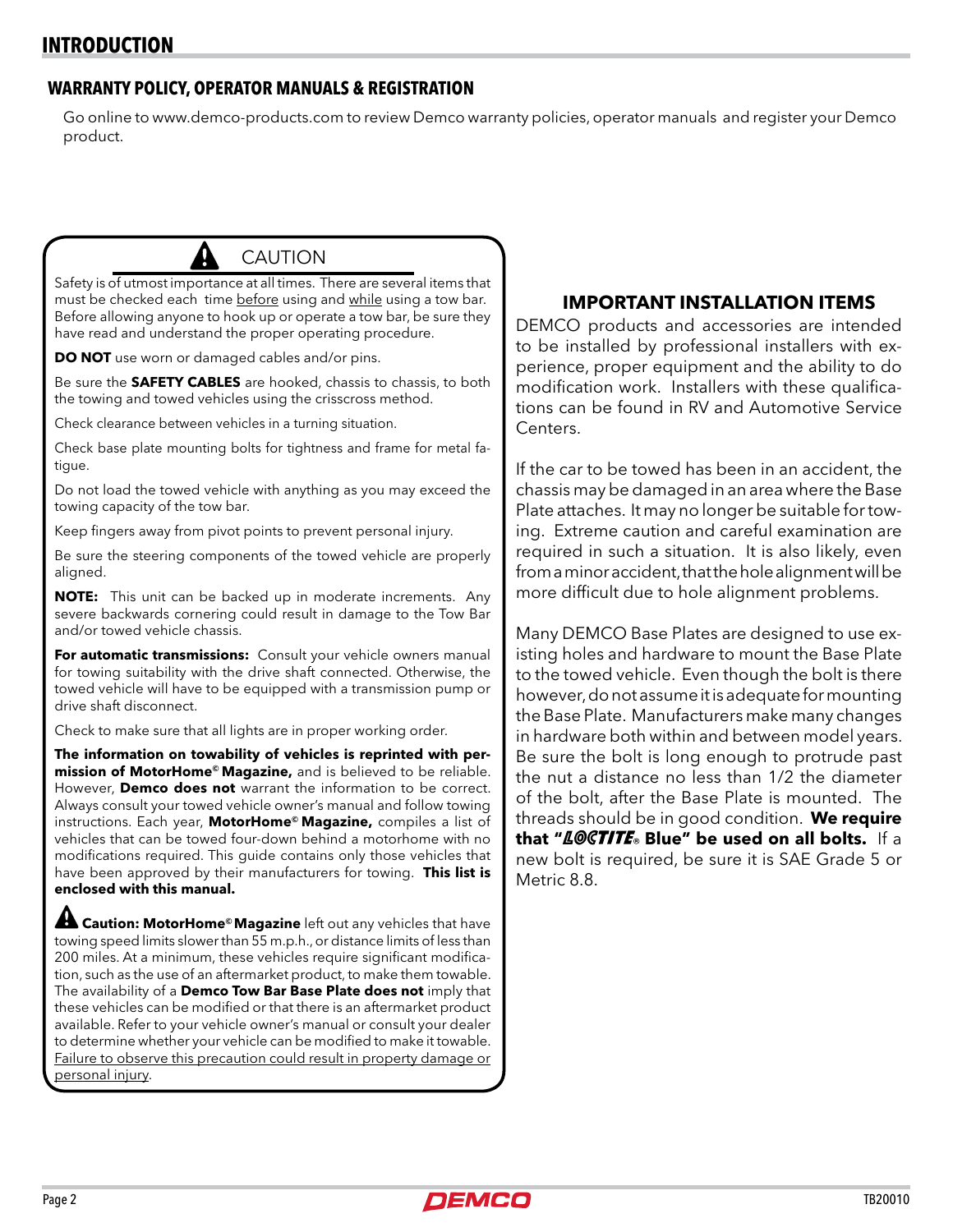#### **NOTE: Use existing hardware unless otherwise stated.**

**1.** Attach Adapter Brackets (#1) to Duncan base plate using four 1/2" x1-1/2" hex bolts (#2), flatwashers(#3), and locknuts (#4).

#### **NOTE: Flatwashers are located next to the slotted holes on the base plate.**

#### **NOTE: Locktite Blue must be used on all fasteners.**

**2.** Make sure all bolts are tightened.